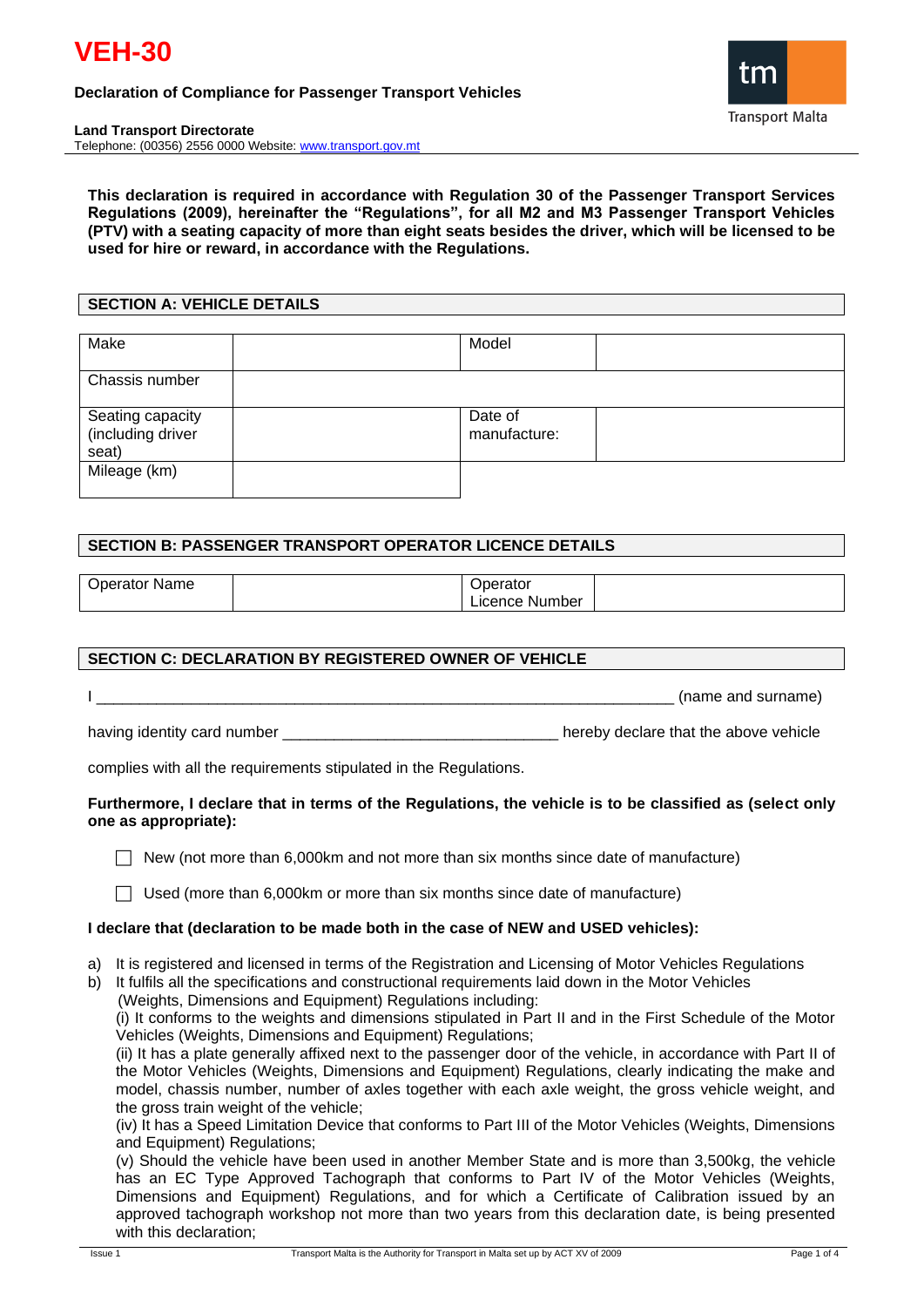



#### **Land Transport Directorate**

Telephone: (00356) 2556 0000 Website[: www.transport.gov.mt](http://www.transport.gov.mt/)

- c) It complies with Directive 2007/46/EC of the European Parliament and of the Council of 5 September 2007 establishing a framework for the approval of motor vehicles and their trailers, and of systems, components and separate technical units intended for such vehicles. (\*)
- d) It complies with the relevant requirements of the EC Type-Approval of Motor Vehicles and their Trailers Regulations, 2009 (\*)
- e) It is a right-hand-drive passenger transport vehicle with passenger doors on the left hand side
- f) It has fully functioning air conditioning (does not apply for Open Top Buses);
- g) Its external bodywork colour is not identical or similar to the colour assigned by the Authority to motor route buses;
- h) It has a maximum design speed which exceeds 45 km/h;
- i) It contains the following equipment readily available at all times for emergencies, clearly marked, and regularly serviced and cleaned to be in a good and efficient working order:
	- In the case of M2 vehicles, one fire extinguisher of a minimum of 5kg of CO<sub>2</sub> or Powder Content. In the case of M3 vehicles, two fire extinguishers are required;
	- Security/warning triangle;
	- Security hammer;
	- First aid kit.

(\*) This requirement does not apply to vehicles which are used and to vehicles which were imported into Malta or ordered for importation into Malta prior to the 19th May, 2009 and which are registered for use on the road in Malta before the 15th November, 2010, but only if the Authority is notified of the importation of such passenger transport vehicles into Malta by not later than the 15th November, 2009 and has been submitted to the Authority that these requirements have been complied with together with such notification.

#### **Furthermore, I also declare that (declaration to be made only in the case of USED vehicles):**

- j) It has been issued with a Certificate of Initial Fitness (COIF) by the competent authority of the Member State in which the vehicle was already registered (attached);
- k) No modification was effected after the issue of the Certificate of Initial Fitness in accordance with Regulation 28(2)(c) of the Regulations.

| Signature of registered owner | Date |
|-------------------------------|------|

Regulation 30 of the Regulations states that *"the Authority shall not issue a passenger transport vehicle licence unless the application for the same is accompanied by a declaration made by the applicant stating that the particular vehicle complies with the requirements stipulated in these regulations for passenger transport vehicles."*

Furthermore, applicants are reminded that regulation 107(2) states that *"a person who, for the purpose of obtaining, whether for himself or another, the grant or renewal of any licence or permit in terms of these regulations, makes a declaration required by these regulations which he knows to be false, shall be guilty of a crime and shall, on conviction, be liable to imprisonment for a period of not more than six months or to a fine (multa) not exceeding twelve thousand euro (€12,000), or to both such fine and imprisonment. Furthermore, the Court shall order the immediate revocation of the licence in relation to which the false declaration was made as well as any other licence and/or permit held in terms of these regulations by the person found guilty of such crime."*

**The Authority shall have the right to conduct roadside inspections on PTVs and also to call such vehicles for such inspections to verify these requirements.**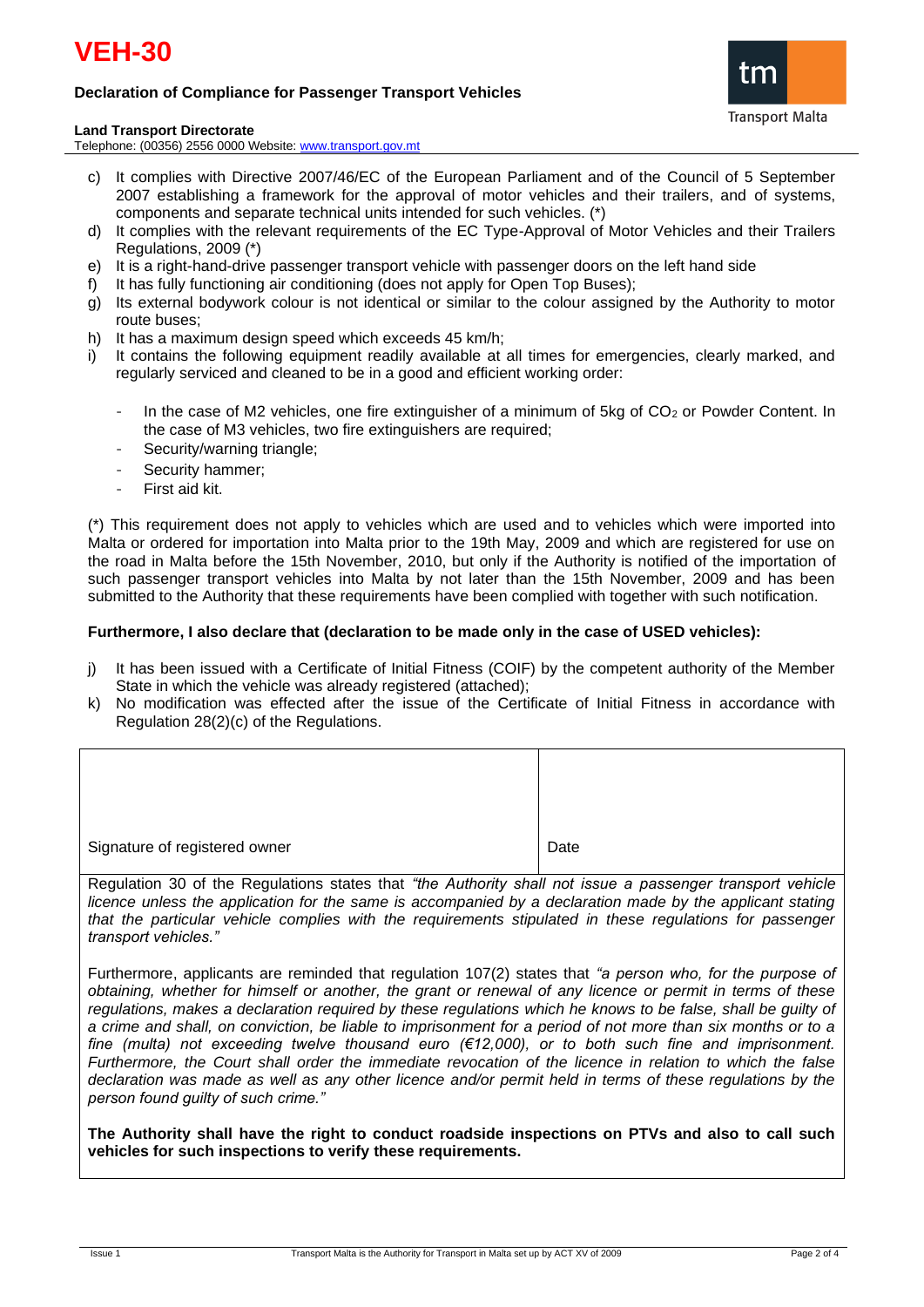



#### **Land Transport Directorate**

Telephone: (00356) 2556 0000 Website[: www.transport.gov.mt](http://www.transport.gov.mt/)

## **D: ENTRY FEE**

PTVs (excluding Motor Route Buses) that are registered between the 19th May 2009, and the 18th May 2015 may, subject to certain exceptions, be subject to an Entry Fee, in addition to the Application Fee.

Please indicate which of the following applies:

- $\Box$  I am licensing a Tail-lift van and therefore no Entry Fee applies.
- $\Box$  I am licensing a NEW PTV with a seating capacity of more than 29 seats besides the driver, and therefore no Entry Fee applies.
- $\Box$  I am replacing a PTV that was licensed as such before the 19th May 2009, therefore the Entry Fee due is the difference of the Entry Fee applicable for the vehicle to be licensed as indicated in this Declaration Form, and the Entry Fee which would be applicable to the vehicle that is being replaced, provided that the replaced vehicle is no longer used for hire or reward as a PTV. This provision does not apply if the vehicle being replaced was a motor route bus at any time in the island of Malta (excluding Gozo), or if the vehicle being replaced is an Open Top Bus manufactured before the 19th May 1998. Applicants are to submit documentation to either scrap the vehicle being replaced (VEH-13), or to convert the vehicle being replaced for private use (VEH-11).

|                                                                         | Number of seats besides the<br>driver's seat | <b>Entry Fee Due</b><br>(€) |
|-------------------------------------------------------------------------|----------------------------------------------|-----------------------------|
| Seating capacity of vehicle to be<br>licensed (excluding driver's seat) | A                                            | Χ                           |
| Less: Seating capacity of vehicle that<br>is being replaced             | B                                            |                             |
| <b>TOTAL ENTRY FEE DUE</b>                                              | $(A-B)$                                      | $(X-Y)$                     |

 $\Box$  I am only licensing a PTV and none of the above described scenarios apply. Such licensing is consequently subject to the Entry Fee stipulated below.

|                                                                         | Number of seats besides the<br>driver's seat | <b>Entry Fee Due</b><br>(€) |
|-------------------------------------------------------------------------|----------------------------------------------|-----------------------------|
| Seating capacity of vehicle to be<br>licensed (excluding driver's seat) |                                              |                             |

# **SECTION E: SUPPORTING DOCUMENTATION**

#### **In the case of NEW vehicles:**

□ A Certificate of Conformity / EC Type Approval Certificate issued in terms Directive 2007/46/EC of the European Parliament and of the Council of 5 September 2007 establishing a framework for the approval of motor vehicles and their trailers, and of systems, components and separate technical units intended for such vehicles;

## **In the case of USED vehicles:**

 $\Box$  (a) A Certificate Of Initial Fitness (COIF) issued by a competent authority of the said Member State (such as VOSA UK);

*or*

(b) A Certificate of Conformity / EC Type Approval Certificate issued in terms of Directive 2007/46/EC of the European Parliament and of the Council of 5 September 2007 establishing a